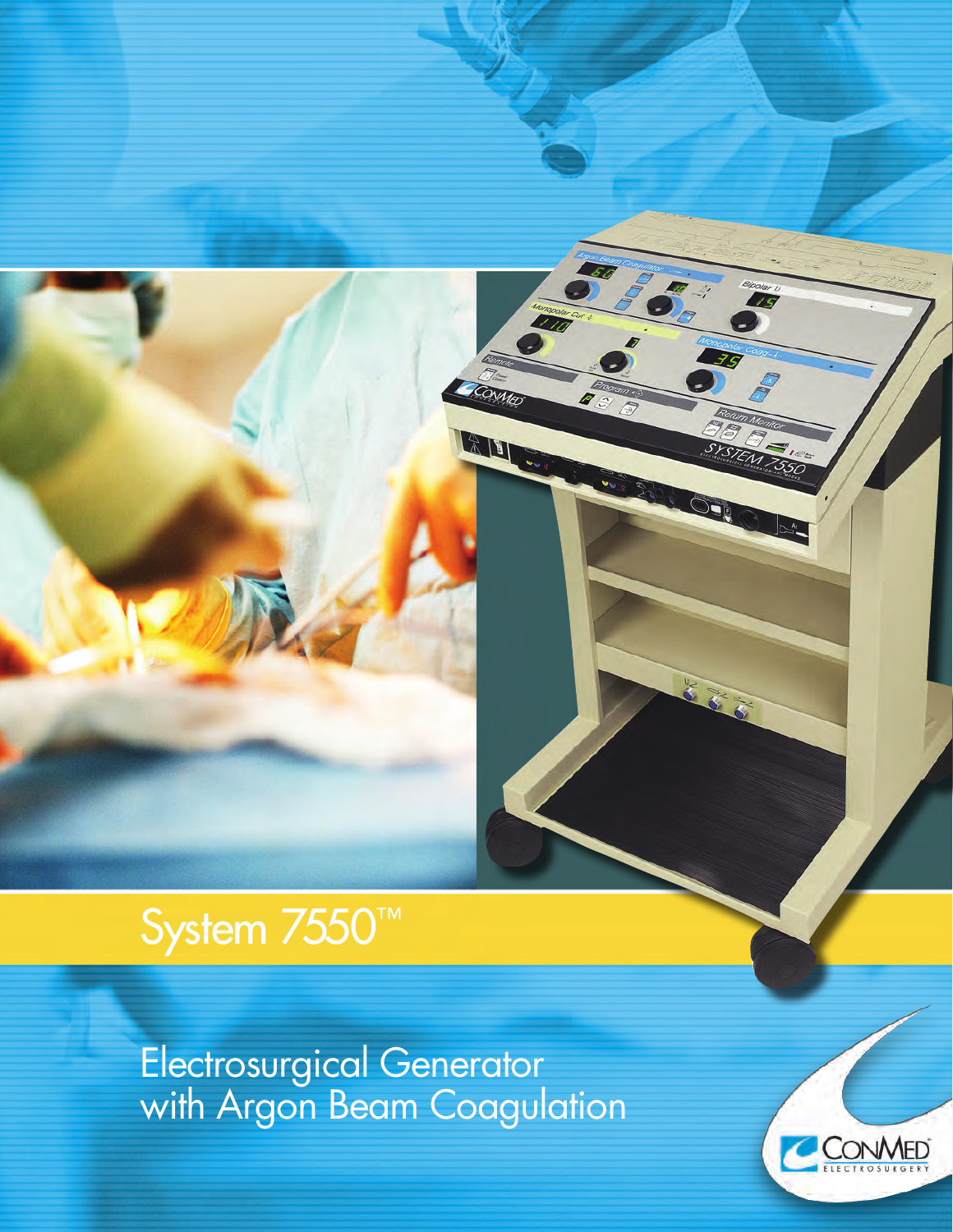## **System 7550™ Electrosurgical Generator with Argon Beam Coagulation (ABC®) Technology**

*The ConMed® System 7550™ with ABC® Technology offers an exceptional level of rapid hemostasis. Argon Beam Coagulation allows the surgeon to achieve reduction in blood loss, surgical time and surgical plume. Surgeons use this electrosurgical generator in a number of surgical procedures, including open, laparoscopy, and gastroenterology.*

#### **Advanced Argon Beam Coagulation**

- Unmatched hemostasis performance of the System 7550™ with ABC® Technology creates important clinical benefits for the patient, hospital and physician
- Proven reductions in blood loss
- Significant reductions in surgical time
- Visible reduction of electrosurgical plume
- Immediate reduction of tissue carbonization and thermal penetration

#### **Specialty Modes Eliminate the Guess Work**

- AUTO Mode uses onboard programming to optimize Power/Gas integration for all open procedures
- ENDO Mode for use in laparoscopic and G.I. procedures
- • MANUAL Mode allows the surgeon to fine-tune power and flow rates to achieve unique levels of performance and hemostasis



#### **Ease of Use**

- Intuitive control panel
- Large, easy-to-read LED displays
- 9 programmable memory settings reduce set-up time
- Dual hand control receptacles for simultaneous use

#### **State-of-the-Art Electrosurgery**

- Full feature ESU
- Monopolar CUT with nine levels of increasing hemostasis provides unmatched dissection performance
- Pulsed CUT provides slow interval coagulation to control difficult bleeding
- Spray COAG for a wider coagulation pattern with limited thermal penetration
- Bipolar COAG for a wide range of applications

#### **Remote Power Control**

Surgeons can modify the electrosurgical effect from within the sterile field by adjusting power levels with a standard electrosurgical pencil. It is as simple as a double-click

#### **Patient Safety**

- ARM (Automatic Return Monitoring) monitors the patient/pad interface and will instantly interupt power delivery and gas flow if a pad fault condition occurs
- Isolated technology helps reduce the potential for alternate site burns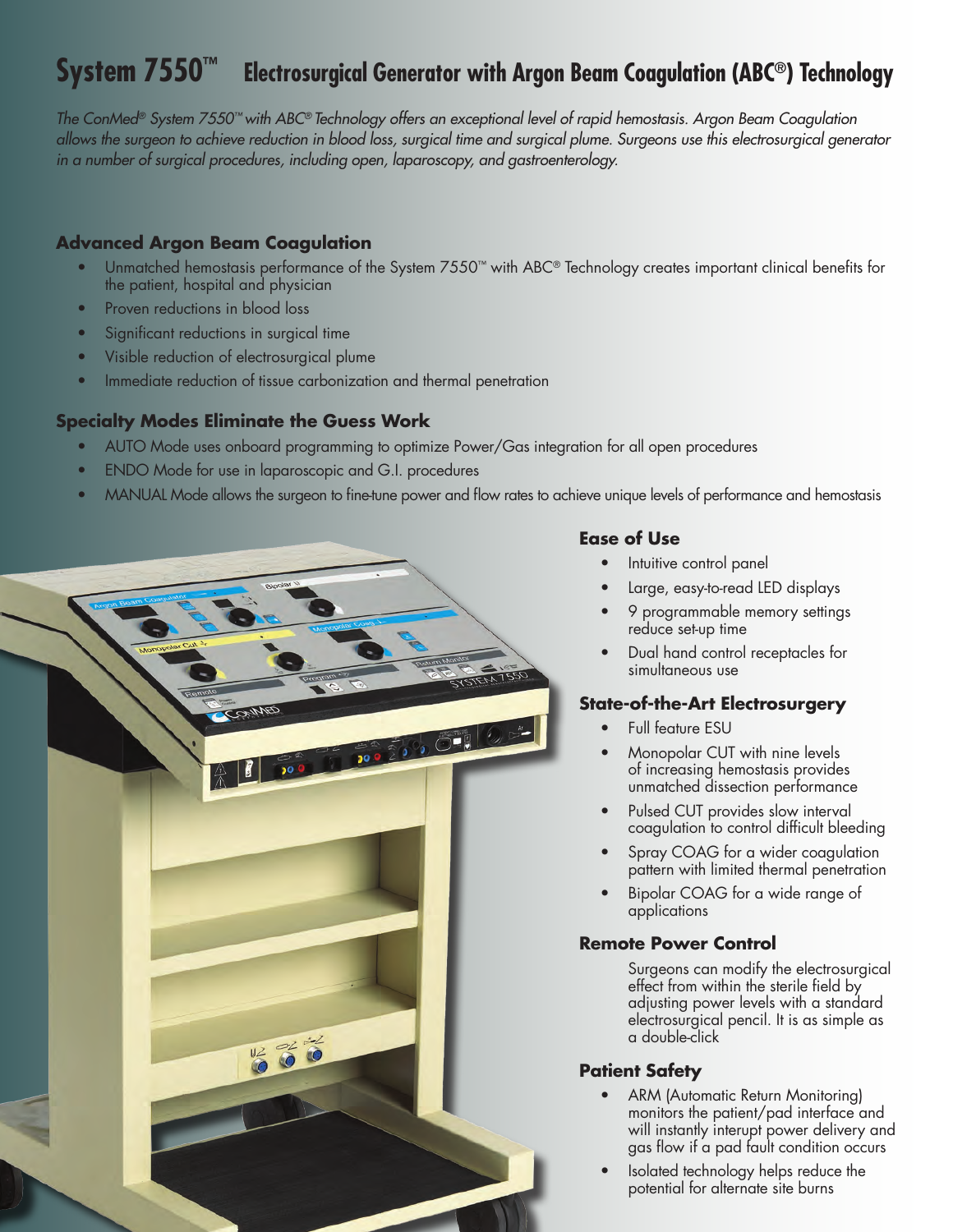